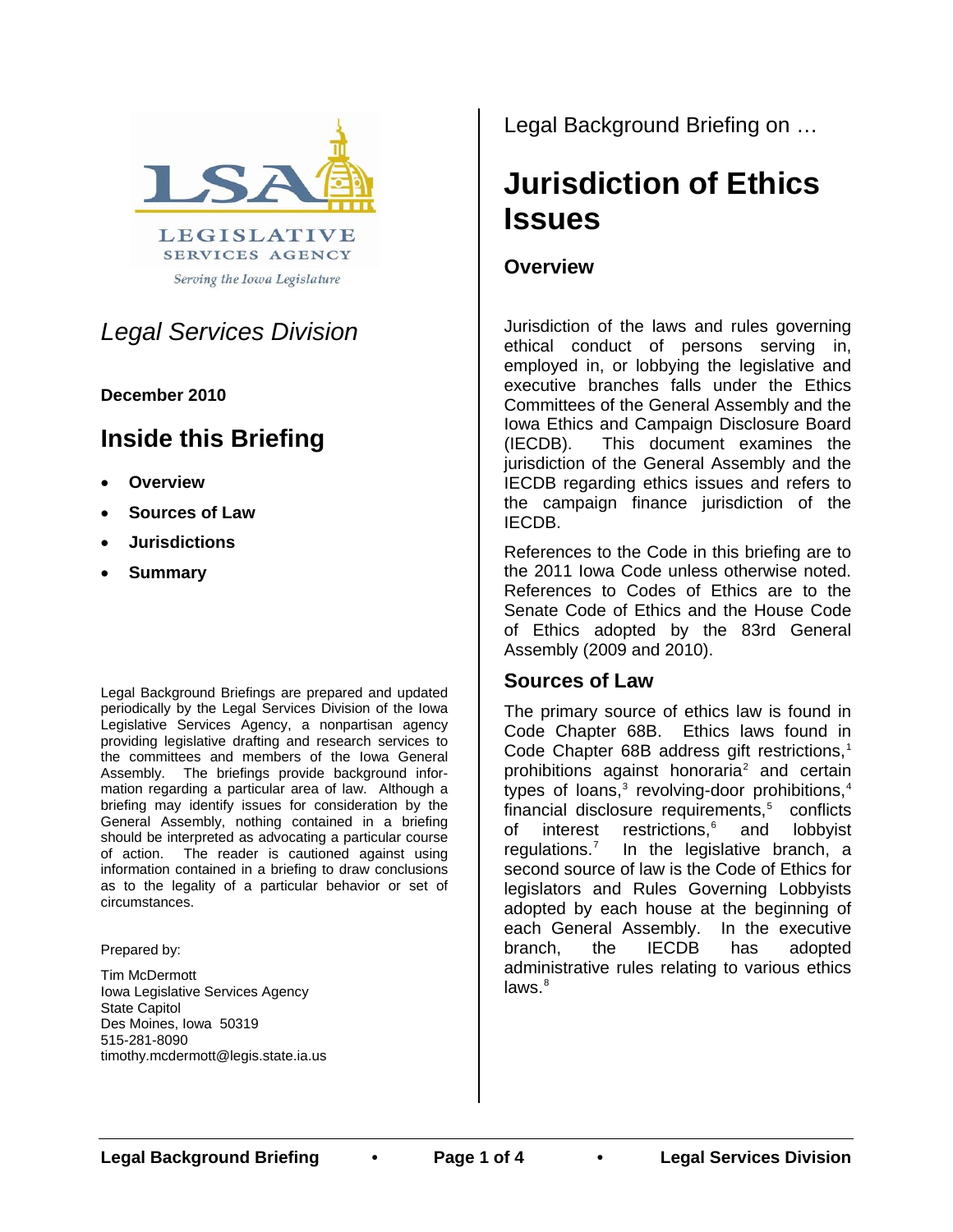## **Jurisdictions**

#### **General Assembly — Ethics Committees**

The statutory, standing Ethics Committee in each house regulates the ethical conduct in the respective house.<sup>[9](#page-2-8)</sup>

- Membership. Each Ethics Committee consists of six members and is equally divided between the majority and minority parties.<sup>[10](#page-2-9)</sup>
- Duties Jurisdiction. The Ethics Committees are charged with a number of duties. These duties include:
	- Preparing a Code of Ethics within 30 days of the convening of each General Assembly and Rules Governing Lobbyists for their respective houses.<sup>11</sup> The Code of Ethics governs the ethical conduct of legislators, and in the House also House employees, and the Rules Governing Lobbyists govern the ethical conduct of lobbyists before the respective houses.
	- Issuing advisory opinions when approved by the majority of an Ethics Committee.<sup>12</sup> A person subject to the jurisdiction of the Ethics Committee may request an advisory opinion or the committee may issue an opinion on the committee's own motion.<sup>[13](#page-2-12)</sup>
	- Recommending legislation relating to ethics and lobbying activities.<sup>[14](#page-2-13)</sup>
	- Receiving complaints regarding ethical misconduct<sup>[15](#page-2-14)</sup> and conducting hearings on such charges if the complaint is deemed by an Ethics Committee to be valid and if an investigation by independent special counsel supports a finding of probable cause.[16](#page-2-15) A valid complaint must allege facts, that if true, would

establish a violation of Code Chapter 68B, the Rules Governing Lobbyists, or the Code of Ethics, that the conduct occurred within three years of the filing of the complaint, and that the party charged with the violation is subject to the jurisdiction of the committee.[17](#page-2-16) An Ethics Committee may initiate a complaint on its own motion.<sup>[18](#page-2-17)</sup>

Persons Subject to the Jurisdiction of the Ethics Committees. A complaint regarding ethical misconduct may be filed with an Ethics Committee against members of the General Assembly,<br>lobbyists before the General lobbyists before the General Assembly, or clients of lobbyists before the General Assembly.<sup>[19](#page-3-0)</sup>

#### **Executive Branch — Iowa Ethics and Campaign Disclosure Board**

- Structure. The IECDB is an independent agency governed by a six-member board appointed by the Governor and subject to confirmation by the Senate.<sup>[20](#page-3-1)</sup> The IECDB employs an executive director to serve as the board's chief administrative officer.<sup>[21](#page-3-2)</sup>
- Duties Jurisdiction. The IECDB is charged with a number of duties relating to the ethical conduct of officials, employees, lobbyists, and candidates for office in the executive branch, $^{22}$  $^{22}$  $^{22}$  and, on an advisory basis. local government officials and<br>employees.<sup>23</sup> Some of the duties Some of the duties relating to ethical conduct include:
	- Adopting administrative rules relating to ethical conduct of officials, employees, lobbyists, and candidates for office in the executive branch.<sup>[24](#page-3-5)</sup>
	- Issuing advisory opinions to persons subject to the jurisdiction of the IECDB. Advice contained in such opinions, if followed, constitutes a defense to a complaint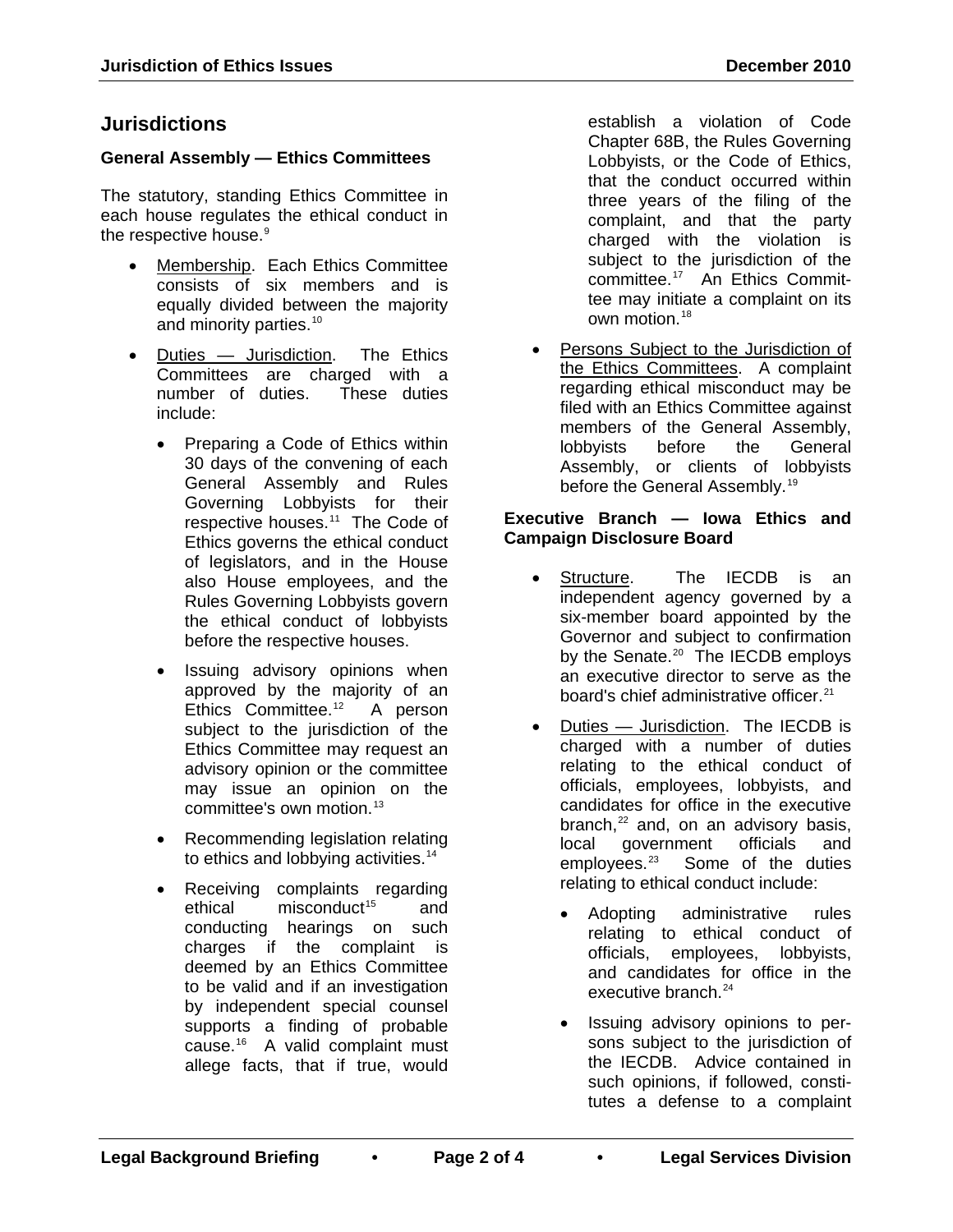filed with the IECDB regarding the same subject matter. Advisory opinions of the IECDB may also be sought by local government officials and employees.<sup>[25](#page-3-6)</sup>

- Receiving and filing registrations and reports from lobbyists of the executive branch, client disclosures from clients of lobbyists of the executive branch, and personal financial disclosure information from certain persons employed and serving in the executive branch.<sup>[26](#page-3-7)</sup>
- Setting standards for, investigating complaints relating to, and monitoring the ethics of officials, employees, lobbyists, and candidates for office in the executive branch.<sup>[27](#page-3-8)</sup>
- Receiving complaints regarding ethical misconduct<sup>[28](#page-3-9)</sup> and conducting contested case proceedings on such charges if the complaint is deemed to be legally sufficient and if, after an investigation by IECDB staff, support for probable cause is found.<sup>29</sup> The IECDB may initiate an investigation on its own motion.<sup>[30](#page-3-11)</sup>
- <span id="page-2-2"></span><span id="page-2-1"></span><span id="page-2-0"></span>Persons Subject to the Jurisdiction of the IECDB. A complaint regarding ethical misconduct may be filed with the IECDB against a person holding a state office in the executive branch, an employee in the executive branch, or a lobbyist or client of a lobbyist of the executive branch. $31$

#### <span id="page-2-12"></span><span id="page-2-11"></span><span id="page-2-10"></span><span id="page-2-9"></span><span id="page-2-8"></span><span id="page-2-7"></span><span id="page-2-6"></span><span id="page-2-5"></span><span id="page-2-4"></span><span id="page-2-3"></span>**Campaign Finance — Iowa Ethics and Campaign Disclosure Board**

<span id="page-2-17"></span><span id="page-2-16"></span><span id="page-2-15"></span><span id="page-2-14"></span><span id="page-2-13"></span>Duties - Jurisdiction. The IECDB is charged with administering and setting standards for, investigating complaints relating to, and monitoring the campaign finance practices of candidates for any state or local office filled by election. $32$ 

• Persons Subject to the Jurisdiction of the IECDB. A complaint regarding campaign finance violations may be filed with the IECDB against a candidate, a political committee or candidate's committee, a person holding state office in the executive branch, an employee of the executive branch, or any other person violating the campaign finance laws or administrative rules. $33$ 

### **Summary**

For purposes of ethics, members of the General Assembly are subject to the jurisdiction of the Ethics Committees. Persons holding office in or employed by the executive branch are subject to the jurisdiction of the IECDB. For purposes of campaign finance issues, members of and candidates for the General Assembly are subject to the jurisdiction of the IECDB.

Lobbyists and clients of lobbyists are subject to the jurisdiction of both the Ethics Committees of the General Assembly and the IECDB for purposes of ethics. The proper jurisdiction is determined by whether the lobbying activity at issue involves conduct relating to the legislative branch or the executive branch.

<sup>1</sup> Iowa Code § 68B.22.<br><sup>2</sup> Iowa Code § 68B.23.<br><sup>3</sup> Iowa Code § 68B.24.

 $\overline{a}$ 

- 
- 
- Iowa Code §§ 68B.5A, 68B.7.<br>Iowa Code §§ 68B.3, 68B.35.
- 
- $^{6}$  Iowa Code §§ 68B.2A, 68B.4A, 68B.6.
- <sup>7</sup> Iowa Code §§ 68B.36, 68B.37, 68B.38<br><sup>8</sup> Iowa Admin. Code 351.<br><sup>9</sup> Iowa Code § 68B.31.
- 
- 
- 
- 
- 
- 10 Iowa Code § 68B.31(1).<br>
<sup>11</sup> Iowa Code § 68B.31(4)(a)(1),(2).<br>
<sup>12</sup> Iowa Code § 68B.31(4)(a)(3).<br>
<sup>13</sup> Senate Code of Ethics, Rule 21(a); House Code of Ethics, Rule 16(a).
- 
- 
- 
- 
- <sup>14</sup> Iowa Code § 68B.31(4)(a)(5).<br><sup>15</sup> Iowa Code § 68B.31(4)(a)(4).<br><sup>16</sup> Iowa Code §§ 68B.31(6)-(8), 68B.31A.<br><sup>17</sup> Iowa Code § 68B.31(6).<br><sup>18</sup> Senate Code of Ethics, Rule 16(b); House Code of Ethics, Rule 12(b).